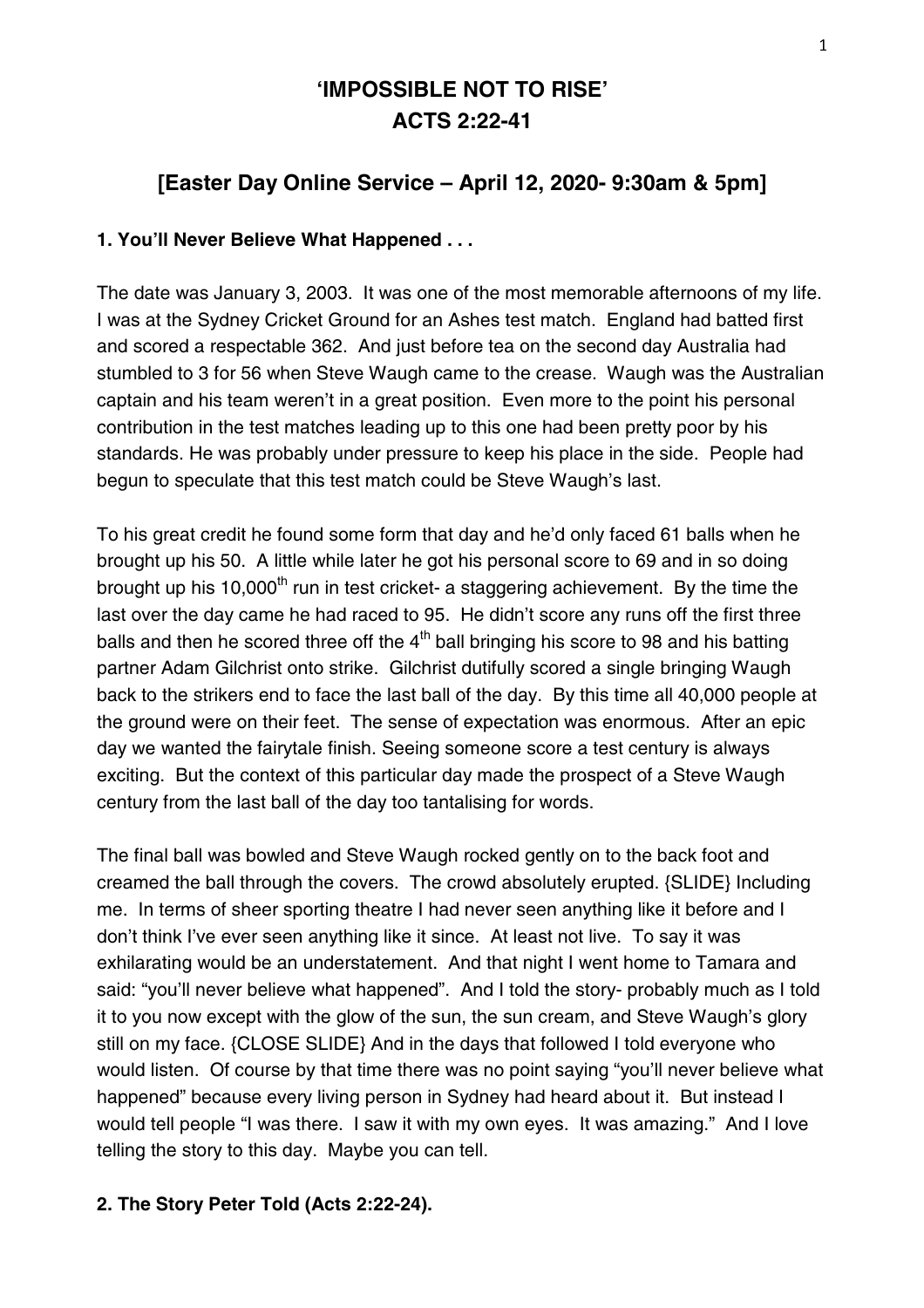And we're dealing with something similar here in Acts 2. What we just read is a record of what the apostle Peter said on the day of Pentecost. Jesus had by this time ascended to heaven. And the Holy Spirit had fallen on Jesus' disciples as they were gathered together in Jerusalem, enabling them to speak in various languages. And as a result a great crowd gathered- which was, for Peter, a perfect opportunity for a sermon. Now I don't know what you think of when you hear the word "sermon", but on this occasion the sermon was much less like a droning oration from a dusty old clergyman, and much more like my conversation with Tamara when I got home from the SCG on January 3, 2003. You'll never believe what happened?! I saw it with my own eyes. Peter's sermon was the excited testimony of someone who was an eye-witness to the most astounding and thrilling things. These were the words of someone who had a story they couldn't wait to tell!

And it's wonderfully summarised in verses 22-24 which is the paragraph at the start of the passage we read today/tonight. Peter's story had three key points. Let me just remind you of them very briefly.

# **- a life accredited by God**

Firstly, Jesus lived a life accredited by God. Verse 22. {SLIDE}

[Read 2:22]

Here Peter talks about the amazing life of Jesus. He loved everyone he met. He spoke with a rare authority. He healed the sick, forgave the sinners, fed the hungry, calmed the storms. His life was full of miracles and wonders and these were signs, says Petersigns of who Jesus really was. Signs of where Jesus had come from. These were God's way of "accrediting" Jesus. {CLOSE SLIDE} Every miracle he performed was another stamp on Jesus' life saying that he was the real deal, assuring people that he really did come from God. And Peter had seen these miracles with his own eyes<sup>1</sup>. As had many in his audience that day.

# **- a death planned by God**

But Peter's second point is that Jesus died a death planned by God. Verse 23. {SLIDE}

[Read 2:23]

Again we're reminded that the people listening to Peter's story that day were people intimately involved in it. In fact, he says, they were responsible for Jesus' death on the cross. But not only them. Because Peter reminds them that Jesus' death occurred

 $^1$  See the theme of 'witness' traced through to verse 32 as well.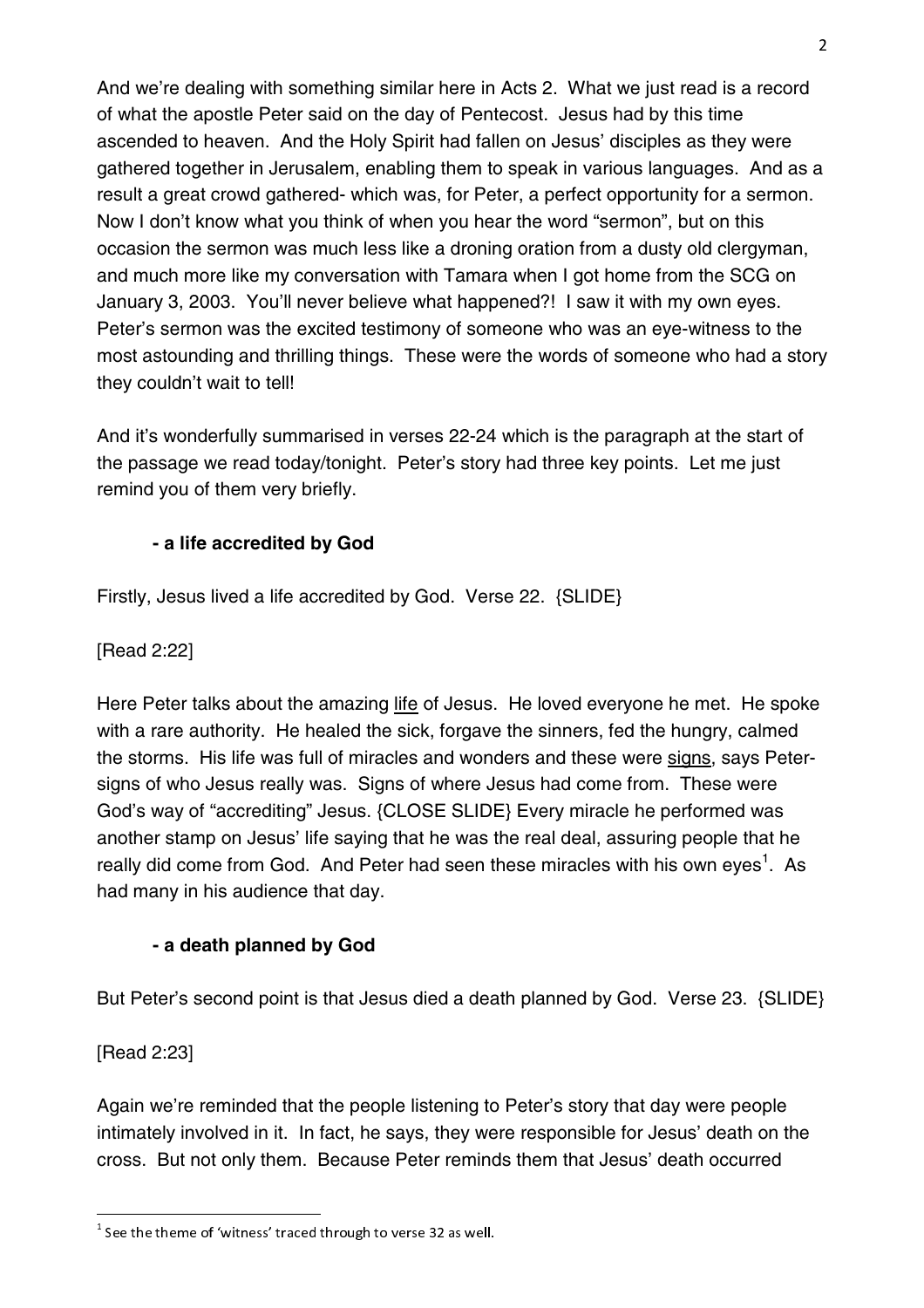according to the deliberate plan and foreknowledge of **God.** {CLOSE SLIDE} As we were reminded on Friday, given the plan of God it was impossible for Jesus not to die!

# **- a resurrection accomplished by God**

But that brings us to the third point in Peter's story. That Jesus experienced a resurrection accomplished by God. Verse 24. {SLIDE}

[Read 2:24]

God did this. He raised Jesus from the dead that first Easter. He freed him from death's agony. And those who saw him after he came back to life, those like Peter, went around telling anyone who would listen: 'You'll never believe what happened'. 'I saw him with my own eyes'.

# **3. A Story That Couldn't Possibly Have Finished Another Way (Acts 2:24).**

But today/tonight I want to hone in on one particular phrase in that verse. It's a phrase that's always fascinated me. The last line of verse 24: 'because it was impossible for death to keep its hold on him'. That's an incredible thing for Peter to say isn't it? He could have said that Jesus' resurrection was unsurprising. He perhaps could've said it was predictable. Maybe he could have described it as amazing. But Peter chooses his words very carefully here and he says something that I, for one, find very striking. He says that it was actually impossible for the resurrection not to happen. {CLOSE SLIDE} We heard on Good Friday why it was impossible for Jesus not to die. Now we hear that it was impossible for Jesus not to rise. Peter's stunning claim is that his story about Jesus couldn't possibly have finished another way. What do you think he means by that? Well I've been pondering that in the lead up to this Easter and I want to suggest to you three reasons for this remarkable claim.

### **- because of what God promised**

Number 1- because of what God promised. That is, it was impossible for Jesus not to rise because for hundreds of years God had been saying that the Messiah would die and rise again. In his sermon on Friday Pat read from Isaiah 53 which prophesies the death of God's servant- that he would be pierced for the transgressions of others, and that his wounds would bring healing. And a little bit later in that chapter the prophet Isaiah says this: 'After he has suffered he will see the light of life and be satisfied.<sup>2</sup>' And in Acts 2 Peter himself refers back to several other Old Testament passages which say something similar<sup>3</sup>. In particular he quotes from Psalm 16 which we read just a few

 2

Isaiah 53:11<br><sup>3</sup> 2 Samuel 7 and Psalm 110. And given the words of Jesus (Matthew 12:40), we should also consider the rescue of Jonah from the belly of the great fish as a kind of enacted prophecy of Christ's resurrection.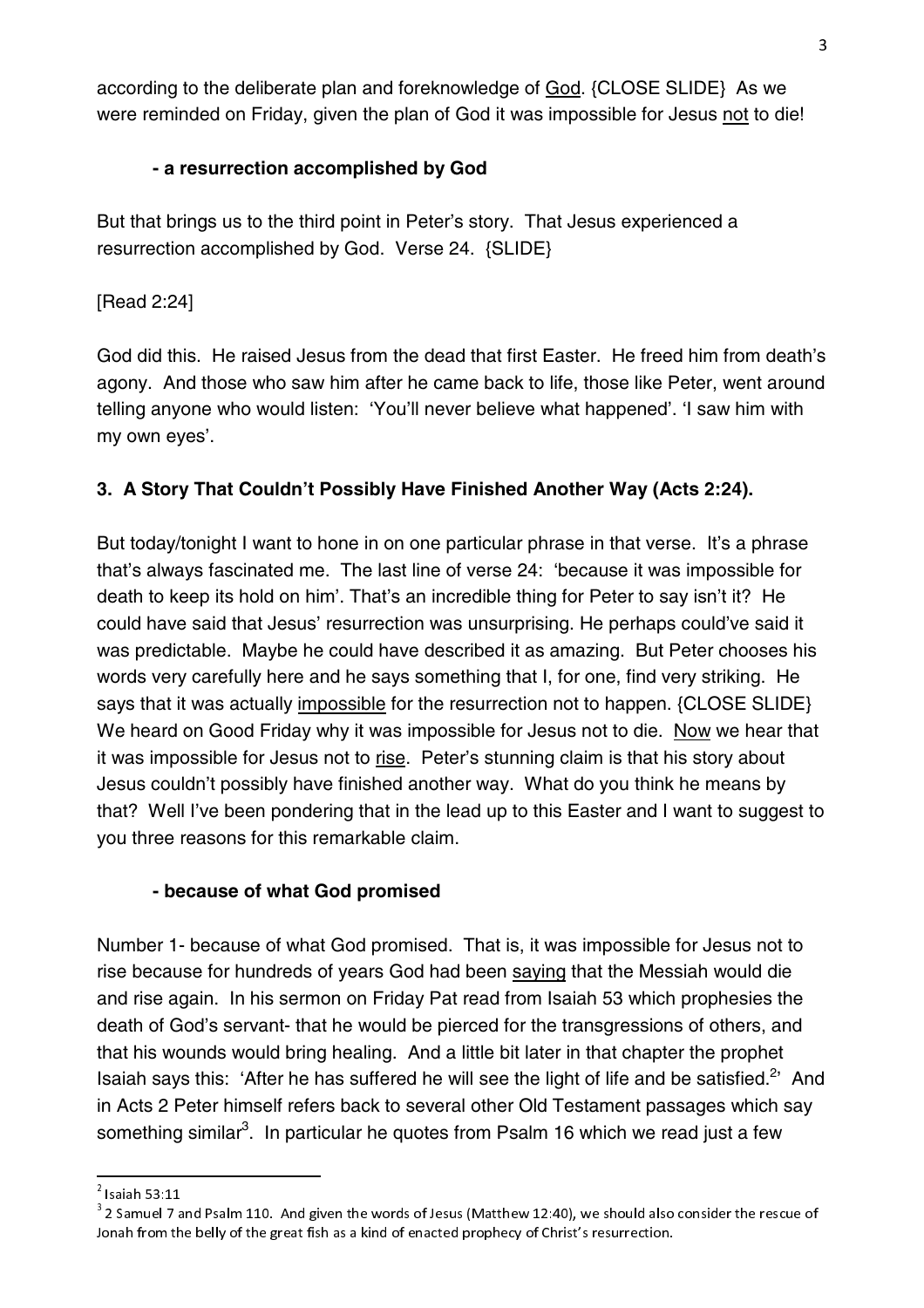moments ago- where King David speaks of not being abandoned to the realm of the dead but being shown the path of life. And as Peter points out here, King David died and was buried and his tomb was still in Jerusalem as he was saying these things. So David can't have been speaking about himself but about another King- one who would come after him- God's Messiah. God had foretold the resurrection of the Christ. He'd promised it. And that's one of the reasons why it had to happen; one of the reasons why it was impossible for death to keep its hold on him. Because God always keeps his promises.

## **- because of what God sought to accomplish**

But also, number 2- because of what God sought to accomplish. As we saw in verse 23, Jesus died according to the plan of God. But that plan was for his resurrection as well. And the reason for the plan is the great good that God wanted to do for humankind. As Peter will go on to say, God's purpose was that men and women and boys and girls might be forgiven of their sins, that they might receive the gift of God's Spirit, and that they might be brought near to God $^4$ . And none of these things would've been possible if God's King stayed dead. None of these things would be possible without there being a living Saviour. So the resurrection of Jesus is just as essential as his death.

Jesus died and rose because God loves the world. Jesus died and rose because human sin- which we all share in- had to be dealt with. Jesus died and rose because God wanted to draw people who were far from him back towards him. That's the absolute heart of the Easter story. And it was the heart of Peter's story on the day of Pentecost. He didn't just want people to know that Jesus lived, died, and rose. He wanted them to know why. Death could not keep its hold on Jesus because God was seeking to accomplish something. And God always does what he sets out to do.

### **- because of who Jesus is**

But number 3- because of who Jesus is. You see he's not like King David, and he's not like all the other people whose bodies have been laid to rest. Given who Jesus is he could never have stayed in a tomb. Because he's God's Messiah. He's God himself. He's the one who made the world and everything in it. He's the source of all life. Of course death could not keep its hold on him. Frankly, death just isn't powerful enough. We think of death as being very powerful. It feels like that at the moment doesn't it. We're in fear of it. For very good reasons. Death is the great enemy. And try as we might when our time comes we have no power to resist it. But not so with Jesus. Death is a weakling compared to him- a puny and laughable opponent.

The walls of Jesus' tomb are like some sand-bags on the shore front trying to hold back an approaching tsunami. Death to Jesus is like a piece of string attempting to restrain a

 $^4$  See verses 38-39.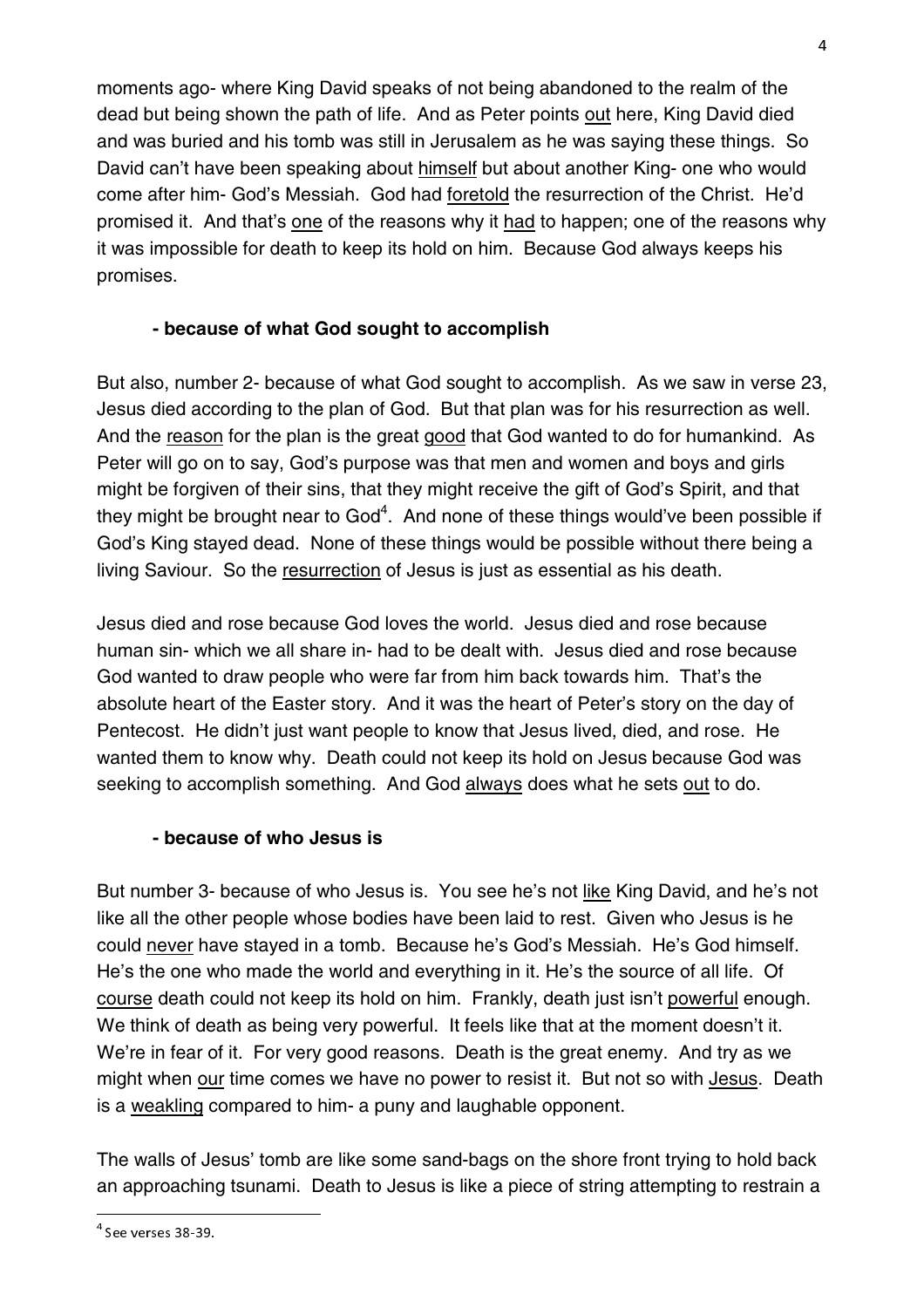silverback gorilla. Death can no more hold Jesus in the tomb than a pregnant woman can hold her child in when the moment for birth comes<sup>5</sup>. Because the creator can't be confined by the creation. The author of life can never, ever, ever be conquered by death. Death could not keep its hold on Jesus because of who it was that death was trying to hold. It was never going to work. Because of who Jesus is. "Is" being the operative word. Because he's alive even now. And he's alive this very day because the Easter story couldn't possibly have finished another way.

#### **4. Will You Believe What Happened?**

You can understand, can't you, why Peter was so excited to share his story. You'll never believe what happened, he would say. Jesus was raised from the dead. And I saw him with my own eyes.

But of course people do believe it. They believe it because there were eye-witnesses to the resurrected Jesus, eyewitness who told their story and had it written down. And they believe it because it makes sense. It makes sense because God promised it would happen and he always keeps his promises. It makes sense because God had a plan to save people from their sins and to bring people who were distant back to him- and God always does what he sets out to do. And it makes sense because it's ridiculous to even think that death could claim God- it's ridiculous to think that death could keep its hold on the one who gave life to everything and everyone in the world.

And the question for us today is obvious. Do we believe it? Do you? Will you believe what happened that first Easter? Not everyone who heard Peter share his story that day believed. But many did. We heard what he said when he got to the end of his sermon. Verse 38. {SLIDE}

[Read 2:38-39]

Many there that day accepted his message. And today, as we hear it again, do you? {CLOSE SLIDE}

If you will believe it, it will completely change your life. And many watching this today/tonight can testify that that is indeed their experience- like James who we heard from a few minutes ago. We were once far away from God but now we've been brought near. The resurrected Jesus has forgiven our sins. He has sent us his Holy Spirit. So every day we know deep joy- even in dark times like the days we're living in. And every day we are becoming more and more like Jesus himself. And this is why Easter is so precious to us. Because this story has become our story. It was impossible for death to keep its hold on him. He lives. And we know him. And he walks with us and shapes our lives- every single day, no matter what the world throws at us.

 $^5$  This last image comes from G. Bertram in F.F. Bruce's commentary- p.64.